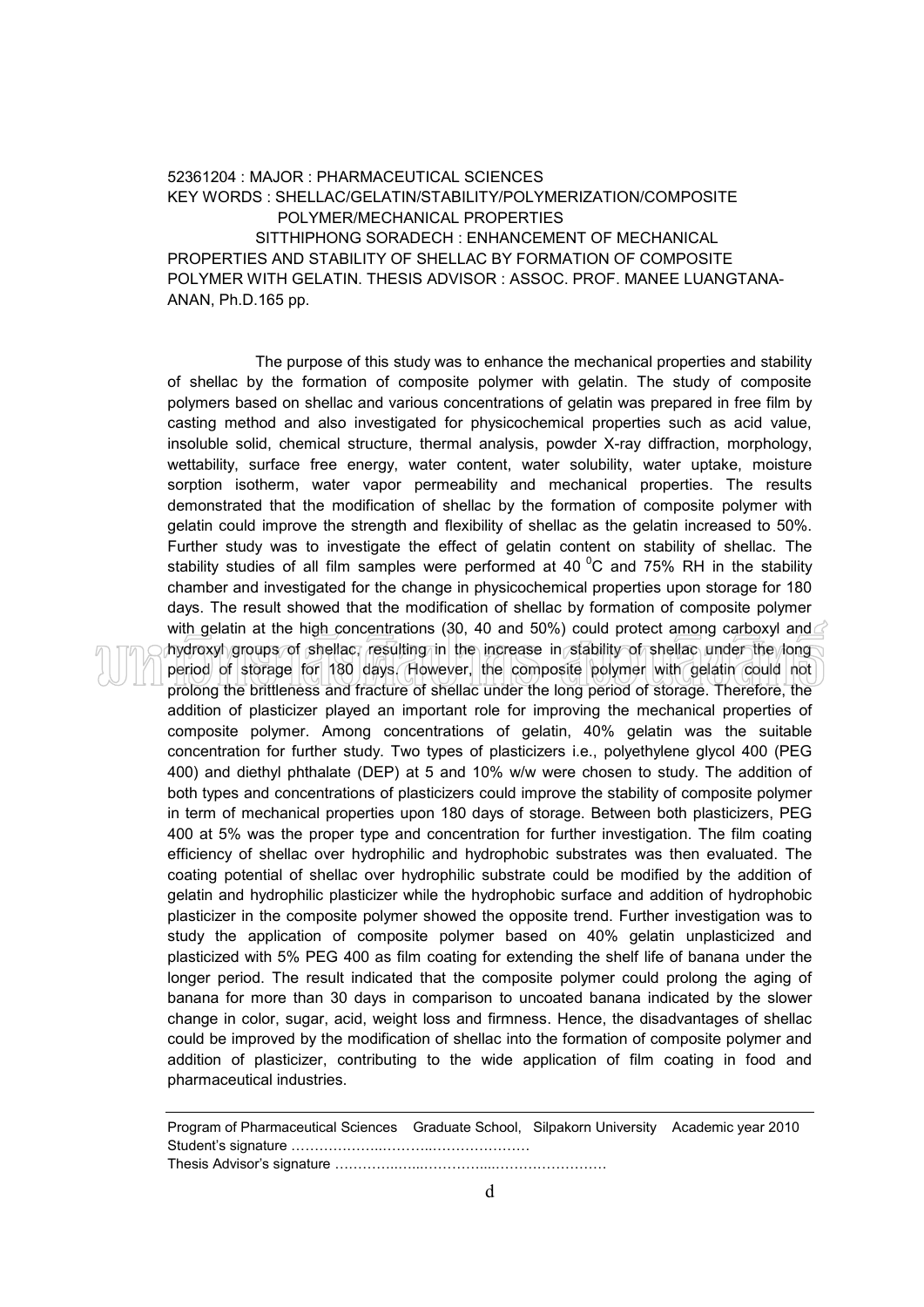52361204 : สาขาวิชาวิทยาการทางเภสัชศาสตร์

ค าส าคัญ : เชลแล็ก/ เจลาติน/ ความคงตัว/ พอลิเมอร์ไรเซชัน/ คอมโพสิตพอลิเมอร์/ สมบัติเชิงกล สิทธิพงศ์ สรเดช : การเพิ่มสมบัติเชิงกลและความคงตัวของเชลแล็กโดยการเตรียมในรูปคอมโพสิต พอลิเมอร์กับเจลาติน. อาจารย์ที่ปรึกษาวิทยานิพนธ์ : รศ. คร. มานี เหลืองธนะอนันต์. 165 หน้า.

วัตถุประสงค์ของการศึกษาในครั้งนี้คือการศึกษาการเพิ่มสมบัติเชิงกลและความคงตัวของเชลแล็ก โดยการเตรียมในรูปคอมโพสิตพอลิเมอร์กบเจลาติน ั โดยการศึกษาคุณสมบัติของคอมโพสิตพอลิเมอร์ที่เตรียม จากเจลาตินในอัตราส่วนต่างๆ ทำโดยการ เตรียมในรูปแผ่นฟิล์มด้วยเทคนิค casting และทำการตรวจสอบ ้ คุณสมบัติทางเคมีกายภาพของฟิล์มได้แก่ ความเป็นกรด ปริมาณสารที่ไม่ละลาย โครงสร้างทางเคมี การวิเคราะห์ ้เชิงความร้อน การเลี้ยวเบนรังสีเอ็กซ์ ลักษณะพื้นผิวฟิล์ม ความสามารถในการเปียก พลังงานอิสระที่พื้นผิว ้ ปริมาณน้ำ การดูดน้ำ การละลายในน้ำ การดูดความชื้น การซึมผ่านของไอน้ำ และสมบัติเชิงกล โดยผล ึ การศึกษาพบว่าการเตรียมเชลแล็กในรูปคอมโพสิตพอลิเมอร์มีผลทำให้ฟิล์มมีความแข็งแรงและยืดหยุ่นเพิ่มขึ้น เมื่อปริมาณเจลาตินเพิ่มขึ้นร้อยละ 50 ของน ้าหนัก จากนั้นศึกษาผลของเจลาตินต่อความคงตัวของเชลแล็ก โดย เก็บในตู้ควบคุมอุณหภูมิที่ 40 องศาเซลเซียส และความชื้นสัมพัทธ์ร้อยละ 75 จากนั้นศึกษาคุณสมบัติทางเคมี กายภาพที่เปลี่ยนแปลงไปของฟิ ล์มหลังจากระยะเวลาการเก็บ 180 วัน ซึ่งผลการศึกษาพบวา่ การเตรียมเชลแล็ก ในรูปคอมโพสิตพอลิเมอร์ กับเจลาตินในอัตราส่วนที่สูงขึ้น (ร้อยละ 30, 40 และ 50 ของน้ำหนัก) สามารถ ป้องกันการเกิดพอลีเมอร์ไรเซชันของเชลแล็กที่หมู่คาร์บอกซิลและหมู่ไฮดรอกซิล ส่งผลให้เชลแล็กมีความคงตัว ี่ เพิ่มขึ้นภายใต้ระยะเวลาการเก็บนานถึง 180 วัน อย่างไรก็ตามการเตรียมเชลแล็กในรูปคอมโพสิตพอลิเมอร์ ยังไม่ สามารถป้ องกนัการเปราะและแตกหักของเชลแล็กภายใต้ระยะเวลาการเก็บนานขึ้นได้ ดังนั้นการเติมพลาสติกไซ ี่ เซอร์จึงมีความสำคัญต่อการปรับปรุงสมบัติเชิงกลของคอมโพสิตพอลิเมอร์ ในระหว่างอัตราส่วนของเจลาติน พบวาปริมาณเจลาตินที่ร้อยละ ่ 40 ของน ้าหนักเหมาะสมที่สุดส าหรับใช้ในการศึกษา โดยเลือกใช้พลาสติกไซ ี เซอร์ 2 ชนิดได้แก่ พอลีเอทิลีนไกลคอลและไดเอทิลทาเลต ที่ร้อยละ 5 และ 10 ของน้ำหนัก พบว่าการเติม พลาสติกไซเซอร์ทั้ง 2 ชนิดและปริมาณ สามารถปรับปรุงความคงตัวของคอมโพสิตพอลิเมอร์ในแง่ของ สมบัติ ้ เชิงกลได้นานถึง 180 วัน โดยระหว่างพลาสติกไซเซอร์ทั้ง 2 ชนิดที่อัตราส่วนเท่ากัน พบว่าพอลีเอทิลีนไกลคอล ี่ที่ ร้อยละ 5 ของน้ำหนัก มีความเหมาะสมที่สุดสำหรับใช้ในการศึกษาต่อไป อีกทั้งยังได้ทำการศึกษา ประสิทธิภาพในการเคลือบของคอมโพสิตพอลิเมอร์บนสารที่มีความเป็นไฮโครฟิลิกและไฮโครโฟบิก โดยพบว่า ้ ประสิทธิภาพในการเคลือบของเชลแล็กบนสารที่มีความเป็นไฮโดรฟิลิกสามารถปรับปรุงได้โดยการเติมเจลาติน และไฮโดรฟิลิกพลาสติกไซเซอร์ ในขณะที่สารที่ที่มีความเป็นไฮโดรโฟบิกและสารเคลือบที่เติมไฮโดรโฟบิ ึกพลาสติกไซเซอร์ลงไปแสดงผลที่ตรงข้าม ต่อจากนั้นได้ทำการศึกษาการประยุกต์ใช้คอมโพสิตพอลิเมอร์กับเจ ิ ลาตินในปริมาณร้อยละ 40 ของน้ำหนัก ทั้งที่มีการเติมและไม่เติมพอลีเอทิลีนไกลคอล 400 ที่ปริมาณร้อยละ 5 ่ ของน้ำหนัก เพื่อเป็นสารเคลือบสำหรับยืดอายการเก็บรักษากล้วยให้นานขึ้นได้ โดยพบว่าสามารถยืดอายการ ่ เก็บได้มากกว่า 30 วัน เมื่อเทียบกับกล้วยที่ไม่ถกเคลือบ โดยสังเกตจากการเปลี่ยนแปลงอย่างช้าของสี ปริมาณ น ้าตาล ปริมาณกรด ความแข็งเปลือกและการสูญเสียน ้าหนักของกล้วย ดังนั้นข้อเสียของเชลแล็กสามารถ ู ปรับปรุงได้โดย การเตรียมในรปคอม โพสิตพอลิเมอร์ และเติมพลาสติกไซเซอร์เพื่อ นำมาประยุกต์ ใช้เป็นสาร เคลือบฟิ ล์มในอุตสาหกรรมอาหารและยา

| สาขาวิชาวิทยาการทางเภสัชศาสตร์        | บัณฑิตวิทยาลัย มหาวิทยาลัยศิลปากร | ปีการศึกษา 2553 |
|---------------------------------------|-----------------------------------|-----------------|
|                                       |                                   |                 |
| ลายมือชื่ออาจารย์ที่ปรึกษาวิทยานิพนธ์ |                                   |                 |